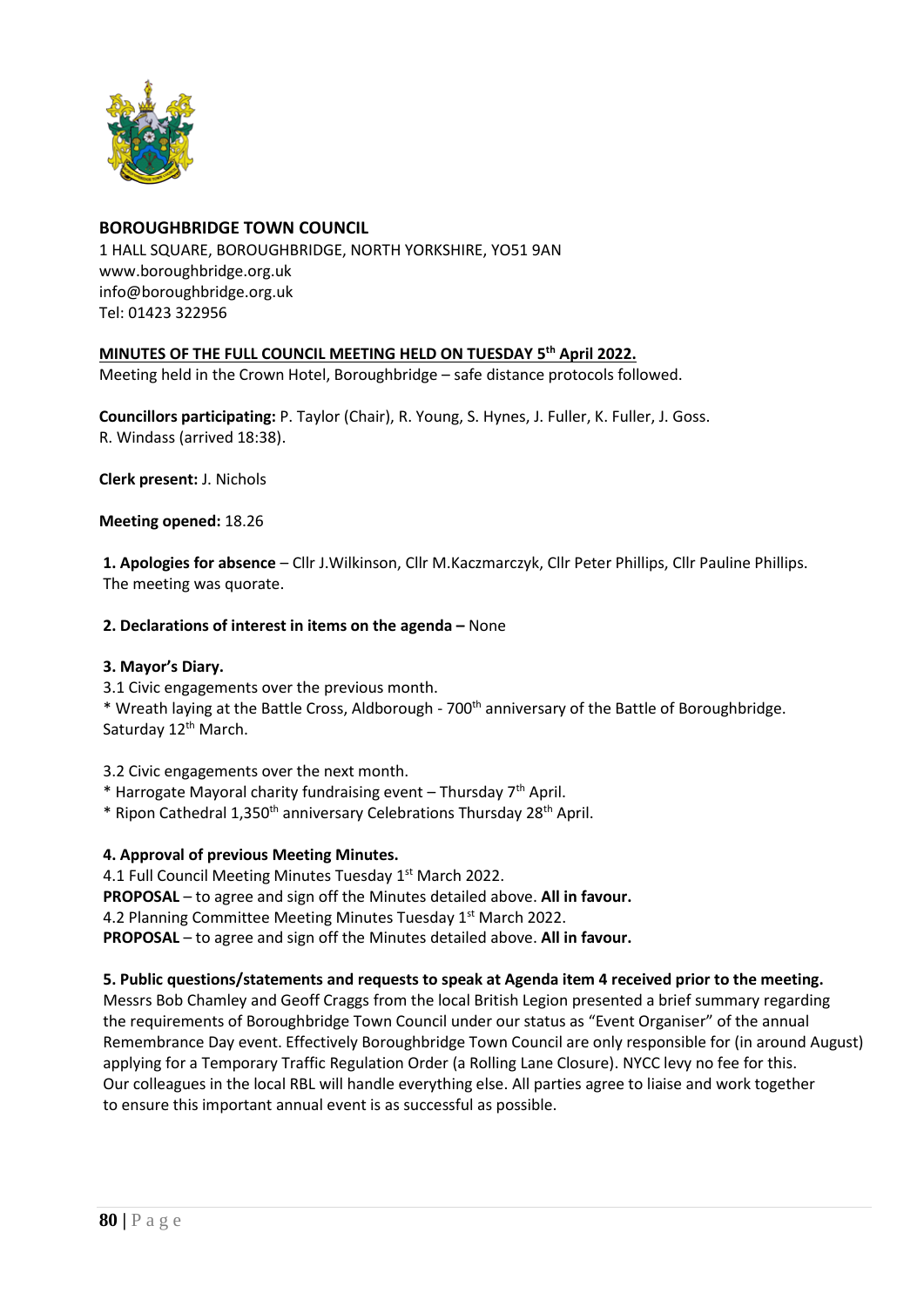# **6. External Stakeholder and Working Group Reports.**

6.1 County and District Councillor's report

As expected, the focus across NYCC and HBC is on preparation for the Unitary Authority which manifest in April 2023 and on the concurrent Council election timetable.

### **7. Matters arising from previous minutes not specifically covered on the agenda.**

### **7.1 The redevelopment of the A1 exit roundabout on the south side of Boroughbridge**

Detailed plans have been submitted over a month ago by Boroughbridge Town Council to NYCC, Area 6 for approval. There has been no response. The matter has subsequently been escalated to the Area Manager of Area 6. Again, no response. This is unacceptable. The desire of

Boroughbridge Town Council was to have the roundabout re-developed in time for the 2022 tourist season. This will not now be possible. It is another instance of positive improvements for our Town being held up by entities outside Boroughbridge Town Council.

**PROPOSAL** – Town Clerk to write under the Mayor's name to Karl Battersby, Director of Business and Environmental Services, NYCC to articulate the Council's dissatisfaction with the nil response from Area 6 and to get traction at NYCC to obtain the required approval of the roundabout re-development plan. **All in favour.**

**ACTION** – Town Clerk to write (under the Mayor's name) to Director of Business and Environmental Services, NYCC.

### **7.2 The Minskip MUGA.**

All agree this has featured on the Boroughbridge Town Council far too many times. It Is frustrating that the Council have not been able to engage the Trustees in an appropriate set of actions leading to the more effective development and utilisation of this space which has so much potential for the community.

**PROPOSAL** – Council to try one last attempt to engage the Trustees via a letter from the Mayor. If there is no positive response to this the matter will be dropped – the Council can do no more. **All in favour.**

**ACTION –** Town Clerk to liaise with Cllrs Wilkinson and Kaczmarczyk and prepare the letter.

## **7.3 Additional ATM services in Boroughbridge.**

The recent outage of the cash vending machine at the Spar outlet was an inconvenience for many. It is appreciated that alternative cash vending facilities are available at Morrisons but this is not a particularly convenient solution for many – it usually requires a car journey to access these facilities. The Council has gained the positive support from Barclays Bank to the installation of an ATM in the centre of Town in return for our support to Barclays in providing space on the Buttermarket Cobbles for their twice monthly mobile banking service. The problem is that there is nowhere in town that can take an ATM (it requires considerable space behind the wall in which it is installed). Various enquiries have been made including the new owners of the former Barclays and HSBC branches.

**PROPOSAL -** Town Clerk to write to the Senior Management Team of the Barclays Self Service Banking Division to explore the feasibility of a free-standing cash vending facility at a strategically selected town site. **All in favour.**

**ACTION –** Town Clerk to write to Barclays Self Service Division.

### **7.4 The Mill Lane site pre-planning options.**

This needs to be carefully controlled. The Town Clerk reminded Council that it is impossible to hold a pre-planning meeting without having a clear vision for what is proposed for the site.

The pre planning meeting cannot be used for theoretical possibilities – it can only deal with the tangible, not the theoretical. Thus far Council have explored the development of the site for residential use via the pre planning process with indications from Consultees that this would not be supported – even if the plans were modified.

Leaving the land vacant and unused with periodic weed clearing exercises cannot be continued.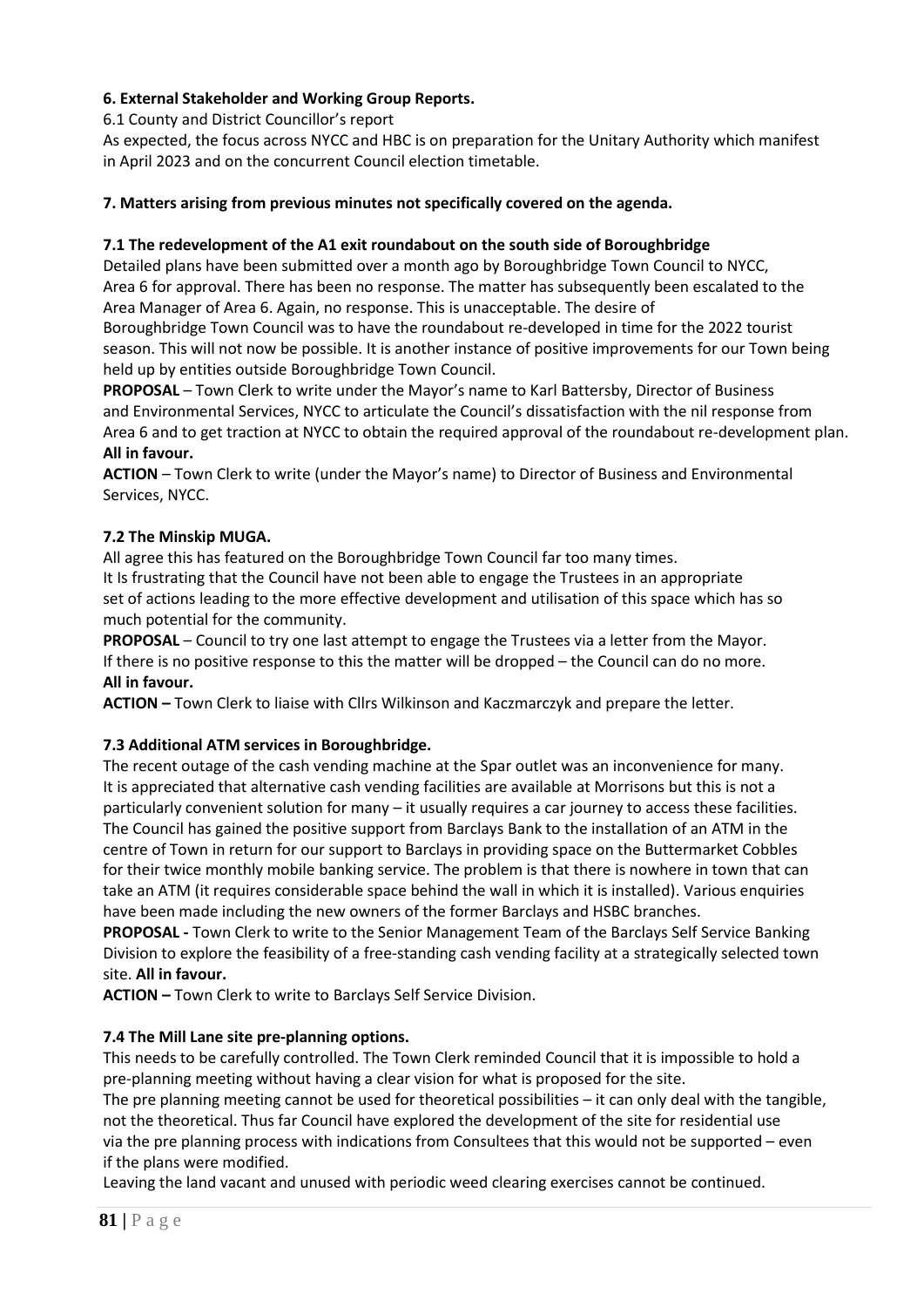Council is aware that Boroughbridge Community Care are potentially interested in the site for the purposes of a new office and Council want to be seen to be supportive.

**PROPOSAL** – Town Clerk to prepare a letter from the Mayor to the Trustees of BCC with proposals around how the potential proposition can be taken forward between BTC and BCC. **All in favour. ACTION –** Town Clerk to prepare the letter.

7.5 Ratification of the usage of the Car Park Shared Area for the Boroughbridge Lions family cycle ride between Boroughbridge and Great Ouseburn on Sunday 15<sup>th</sup> May.

**PROPOSAL** – The Council agree to the request Boroughbridge Lions to use the Car Park Shared Area for the Boroughbridge Lions family cycle ride between Boroughbridge and Great Ouseburn on Sunday 15<sup>th</sup> May. **All in favour.**

### **8. New issues.**

### **8.1 The Mayor Elect.**

**PROPOSAL** – in view of the diminished attendance at the April FCM, this is deferred until the May FCM. **All in favour.**

### **8.2 Additional fully funded Electric Vehicle Charging Points from HBC.**

HBC have funding available for up to 12 EVCPs and approached Boroughbridge Town Council to see if we could use additional EVCPs. The EVCP that BTC installed in September 2020 has been hugely successful and has been used nearly 2,000 times since installation.

**PROPOSAL** – Town Clerk to confirm our interest to HBC in additional EVCPs for our Town subject to viable sites being identified (the site needs to have proximity to an appropriate power supply) **All in favour.**

### **8.3 The ongoing deterioration of Roecliffe Lane.**

Council remain concerned, as does our District and County Councillor, at the state of Roecliffe Lane. The only response we receive to our frequent representations to NYCC is that the clearly required work is not within their current plan and nothing can be done. Council view this as unacceptable. **PROPOSAL** – The Mayor to escalate the issue to Karl Battersby, Director of Business and Environmental Services, NYCC. The pressure will be kept up. **All in favour**

### **8.4 The re-valuation of the Council Asset portfolio.**

**PROPOSAL** – migrate to the soon to be called Finance and HR Committee. **All in favour**

## **8.5 Springfield Garth.**

Now in private ownership who are redeveloping the site. Options to utilise the former NYCC facility for purposes such as temporary accommodation for Ukrainian refugees is subsequently constrained.

## **9. Finance and HR.**

## **9.1 Agree the end March 2022 Finance Statement, Bank Reconciliation and March invoices paid payments totalled £7,657.01, receipts totalled £3,705.00.**

**PROPOSAL** – to agree and sign off the end March 2022 Finance Statement, Bank Reconciliation and March payments totalling £7,657.01 and receipts totalling £3,705.00. **All in favour.**

## **9.2 End of 2021 – 2022 Fiscal Year budget review.**

Council noted the Town Clerk's Executive Summary of the financial performance of Boroughbridge Town Council over the 2021 – 2022 Fiscal Year that was supported by a comprehensive review pack circulated prior to the meeting.

Notwithstanding the investments and achievements during the last Fiscal Year (just one example being the VAS Devices at circa £12,000) the Council's gross cash reserves at  $31^{st}$  March 2022 stand at: